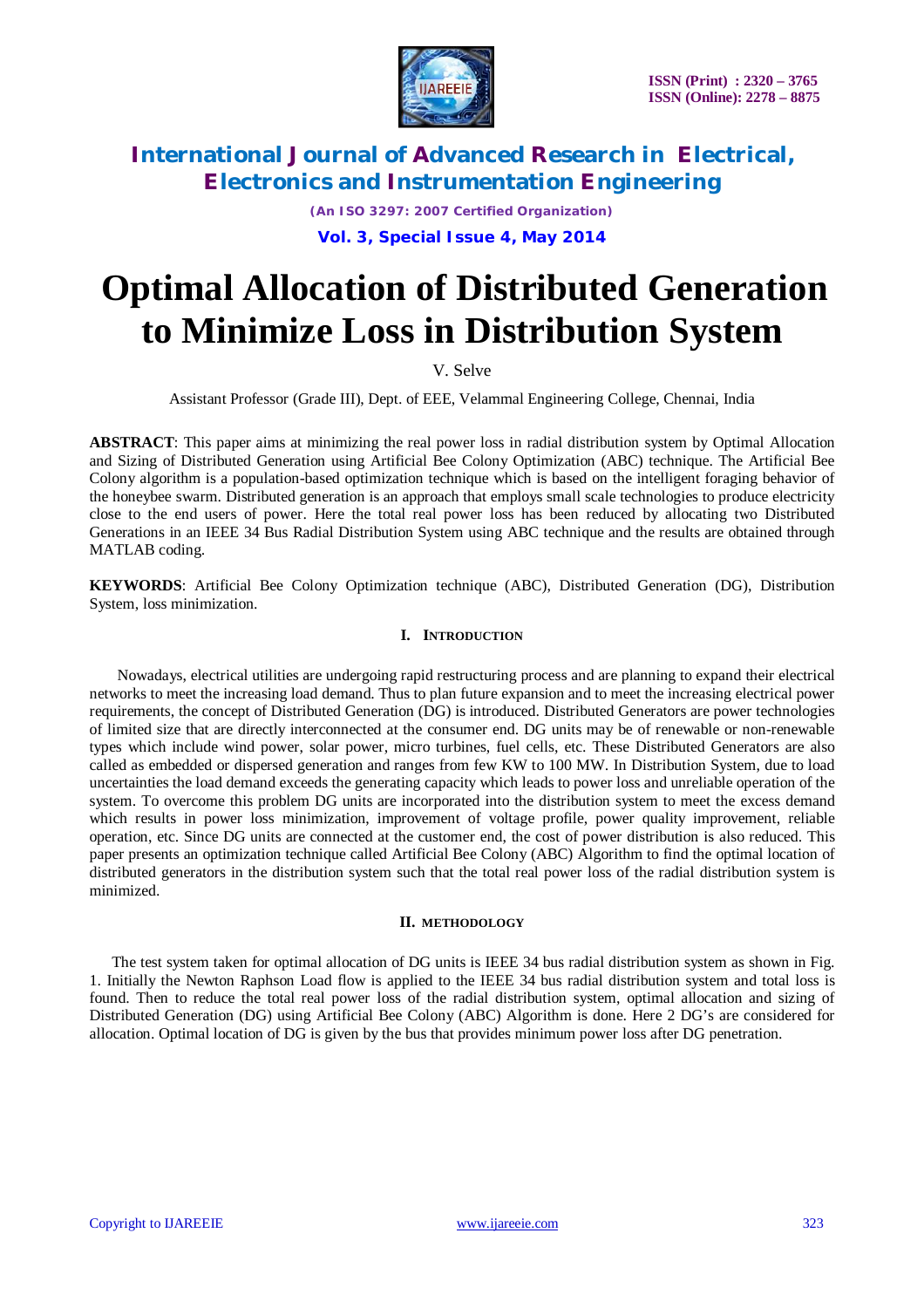

*(An ISO 3297: 2007 Certified Organization)*

**Vol. 3, Special Issue 4, May 2014**



Fig. 1 IEEE 34 Bus Radial distribution System

#### **III. PROBLEM FORMULATION**

The objective function is to minimize the total system real power loss as given in Eq. 1

Obj. Fun = min
$$
\sum_{i=0}^{n} \left( \frac{(P_i^2 + Q_i^2)}{V_i^2} \right) * r_{i+1}.
$$
 (1)

n Number of buses

 $P_i$  Real power flows from bus i to i+1

 $Q_i$  Reactive power flows from bus i to i+1<br> $V_i$  Bus voltage at bus i

Bus voltage at bus i

 $r_{i+1}$  Resistance of line connecting buses i and i+1

The fitness function to find the minimum loss is given in Eq. 2  $Fitness = 1/(1+Obj.Fun)$  (2)

#### **IV.ARTIFICIAL BEE COLONY ALGORITHM(ABC)**

The Artificial Bee Colony Algorithm was introduced by Karaboga in 2005. The bee colony consists of three types of bees namely: employed bee, onlooker bee, and scout bee. The employed bee goes in search for food source randomly and they share the information regarding the nectar amount of food source with onlooker bees waiting in the hive by dancing. The nectar amount of the food source determines the time period of the dance. The onlooker bee selects the best food source position by watching the dance of the employed bee which is the measure of the nectar amount. The onlooker bee compares the dance of an employed bee with that of its neighbor and selects the food source of the employed bee which dances for a longer duration as the optimal solution. Once the food source is selected the onlooker and scout bees change to become employed bees and an employed bee after abandoning the food source becomes a scout bee. The scout bee again searches a new food source. This search process continues until the best food source position is found. There are three parameters in ABC algorithm namely: colony size or number of population (NP), maximum cycle number and limit value. The colony size (CS) represents the total number of bees present. The bee colony has equal number of employed bees and onlooker bees. Each food source has been given an employed bee and thus the number of food source positions equals the number of employed bees. The maximum number of times the search process has to be repeated is given by Maximum Cycle Number (MCN). Limit value gives the number of trials after which a food source becomes exhausted. In this technique, the best food source is selected by comparing the nectar amount of the current food source with that of the previous best food source position stored by the onlooker bee.

Copyright to IJAREEIE www.ijareeie.com 324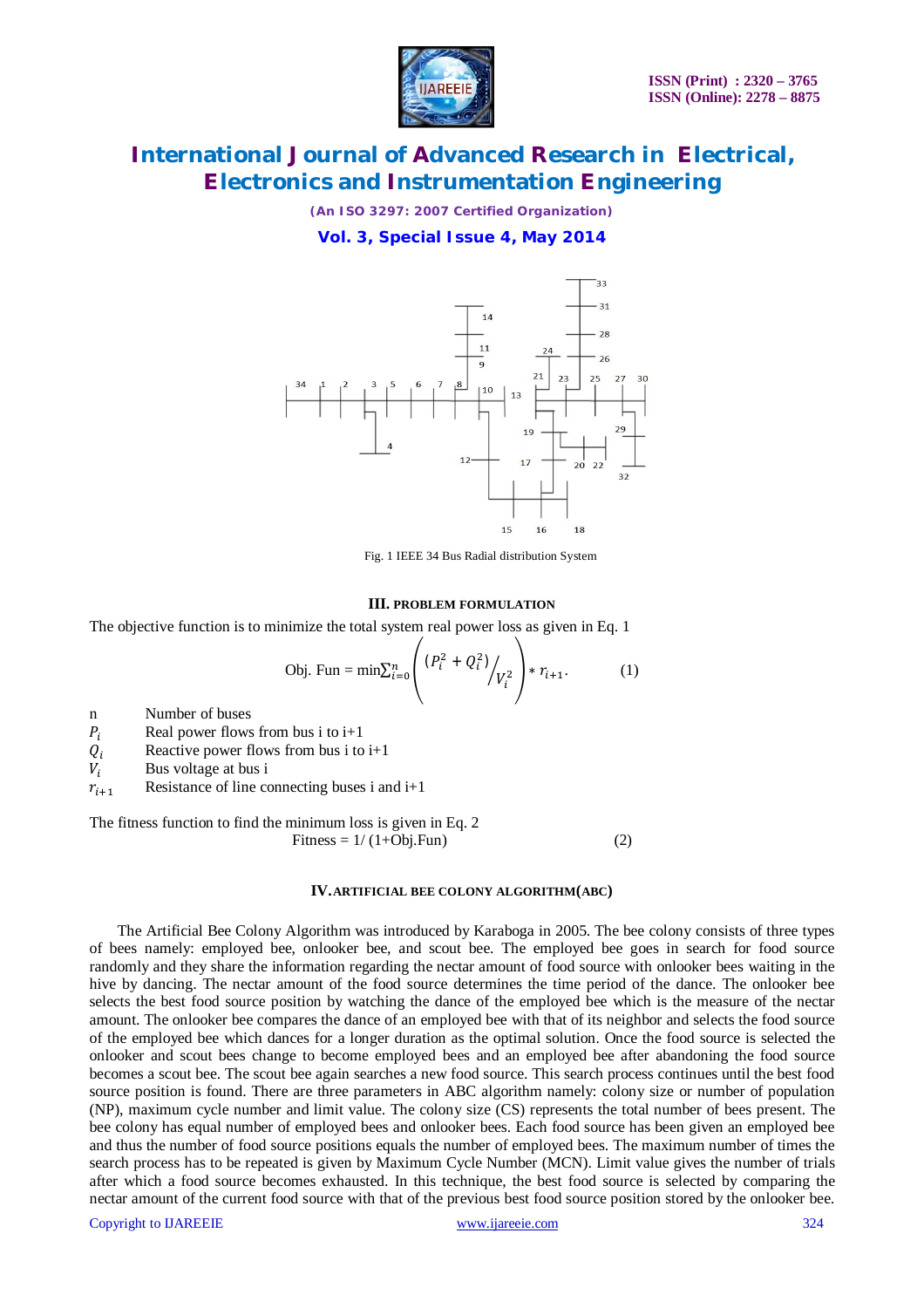

*(An ISO 3297: 2007 Certified Organization)*

### **Vol. 3, Special Issue 4, May 2014**

If the nectar amount of the current food source is higher than that of the previous one, then the best food source position stored by the onlooker bee is modified as the current one or it will remain the same. In this manner the search process will go on until the best food source position is found. The same principle can be used for finding the optimal location of DG units. The DG units are placed at different locations in the IEEE 34 bus radial distribution system with varying sizes and the power loss is calculated for each combination using Newton Raphson load flow. The power loss of the successive combination is compared with the previous one and the best solution is retained. The combination that gives the minimum power loss gives the optimal location and size of DG units. Thus the total real power loss minimization after DG incorporation is found.

Figure 2 shows the method of allocation of DG using ABC algorithm and Fig. 3 shows the flowchart of ABC algorithm



Fig. 3 Flowchart for DG allocation using ABC

#### **V. ABC ALGORITHM FOR DG ALLOCATION**

- 1. Initialize food source positions.
- 2. Calculate nectar amount of food source using fitness function.
- 3. Produce neighbor solutions and calculate their nectar amount.
- 4. Apply the selection process.
- 5. If all onlooker bees are distributed, go to step 9 otherwise go to the next step.
- 6. Calculate probability values for the solutions.
- 7. Produce neighbor solutions for the selected onlooker bee and evaluate them as Step 2 indicates.
- 8. Follow step 4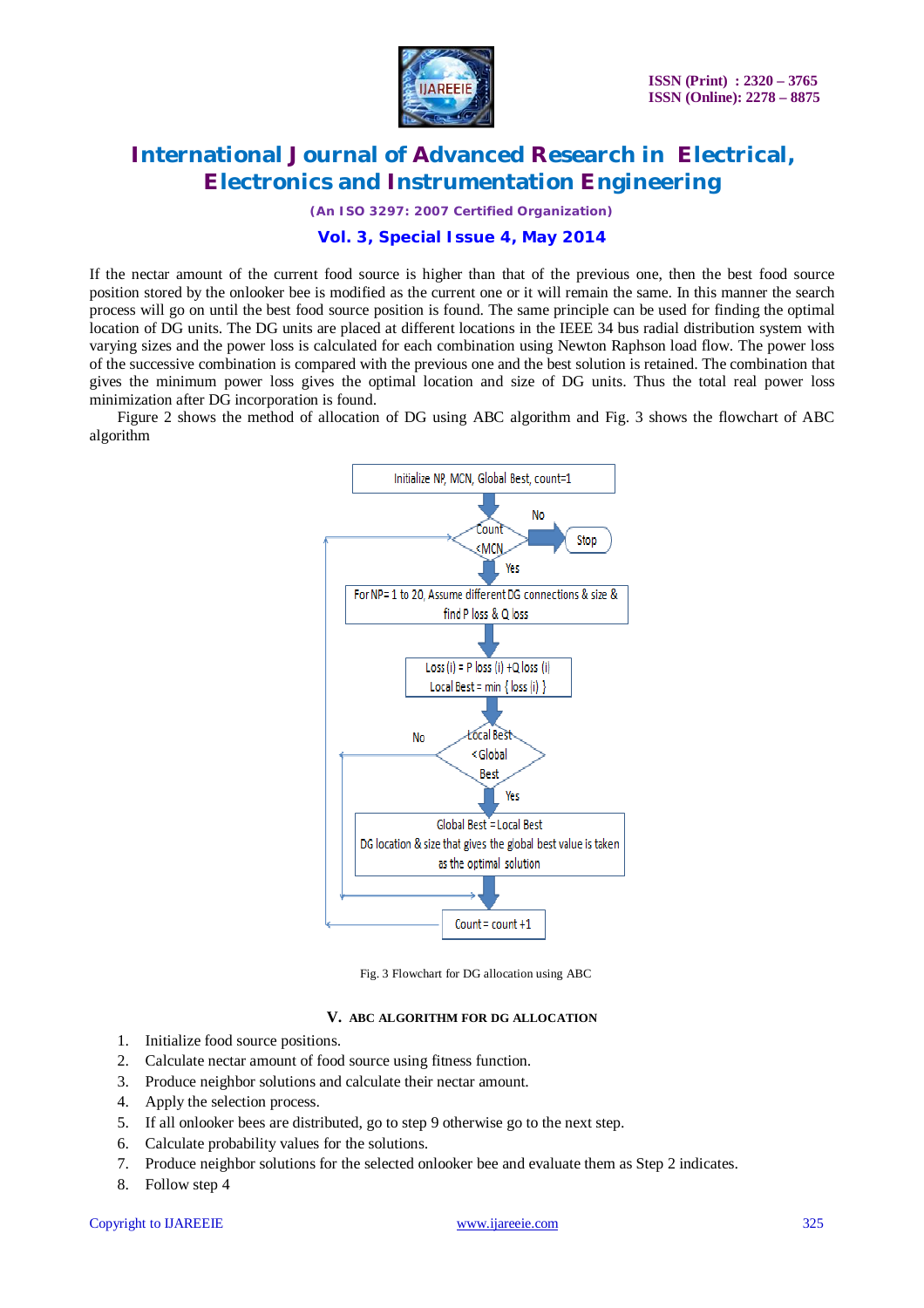

*(An ISO 3297: 2007 Certified Organization)*

### **Vol. 3, Special Issue 4, May 2014**

- 9. Determine the abandoned solution for the scout bees, if it exists, and replace it with a completely new solution and evaluate them as in Step 2.
- 10. Memorize the best solution attained so far.
- 11. If cycle = MCN, stop and print result. Otherwise follow Step 3.

#### **VI. RESULTS AND DISCUSSION**

#### *A. POWER LOSS WITHOUT DG*

Initially, the Newton Raphson load flow of IEEE 34 bus radial distribution system was performed and the loss found is recorded in Table I. The real and reactive power loss in the system is given by P loss and Q loss respectively.

| $P$ loss (MW) | Q loss (MVar) |
|---------------|---------------|
| 0.09770       | 0.04308       |

#### TABLE I POWER LOSS WITHOUT DG

#### *B. Power loss with DG*

Then two distributed generators were optimally allocated and sized using Artificial Bee Colony Algorithm and the loss was found by Newton Raphson method and the same is recorded in Table II. The real and reactive power loss in the system is given by P loss and Q loss respectively. The parameters of ABC are given as follows:

- 1. Colony size  $(CS) = 20$
- 2. Maximum Cycle Number (MCN) = 55

TABLE II POWER LOSS WITH DG

| $P$ loss (MW) | Q loss (MVar) |
|---------------|---------------|
| 0.0022122     | 0.0009109     |

#### *C. Optimal DG location and size*

The Artificial Bee Colony technique is used to find the optimal location and size of two distributed generation within the size limit of  $(0 - 5)$  MW and the same is recorded in Table III. All possible combinations of DG interconnections are tried at varying sizes using ABC and the best combination that gives minimum power loss in the IEEE 34 bus radial distribution system is taken as the optimal solution for DG allocation.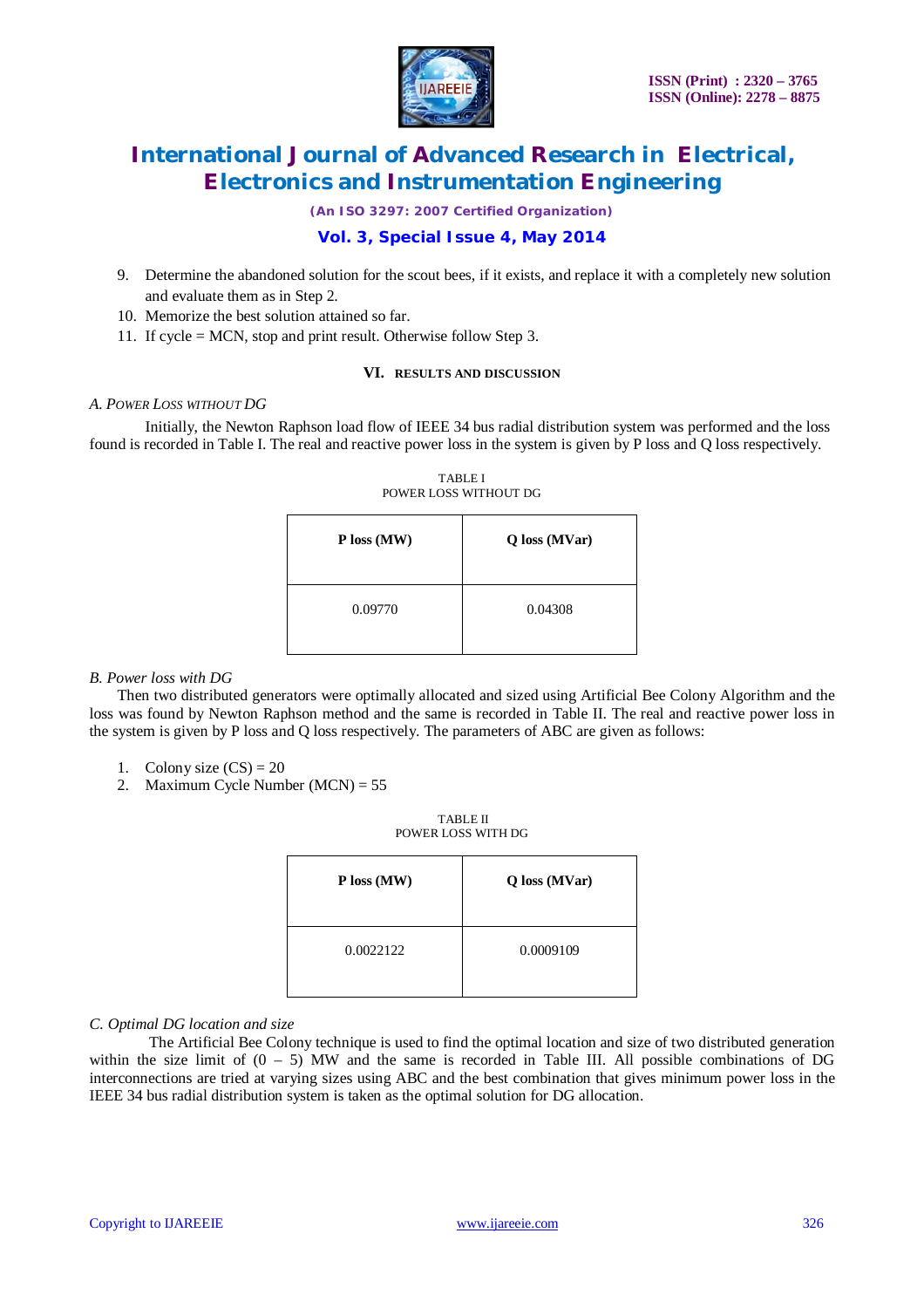

*(An ISO 3297: 2007 Certified Organization)*

### **Vol. 3, Special Issue 4, May 2014**

| <b>Distributed</b><br><b>Generation</b> | <b>Location</b><br>(Bus Number) | <b>Size</b><br>(MW) |
|-----------------------------------------|---------------------------------|---------------------|
| DG <sub>1</sub>                         | 10                              | 0.3                 |
| DG <sub>2</sub>                         | 31                              | 0.1                 |

TABLE III OPTIMAL DG LOCATION AND SIZE

DG 1 and DG 2 are the two distributed generators considered for allocation in the IEEE 34 bus radial distribution system. The optimal locations of DG 1 and DG 2 are at buses 10 and 31 respectively. The optimal sizes of DG 1 and DG 2 are 0.3 MW and 0.1 MW respectively.

#### *D. Loss Variation for different DG connection*

In ABC technique, the DG is placed at different buses and the loss is found for each combination through an iterative method. Figure 4 depicts the variation of losses for different DG placements during each iteration. It shows that at iteration count 55, the best possible loss minimization is obtained.



Fig. 4 Loss variation for different DG connection

#### *E. Minimum Loss Occurrences*

In ABC technique, the DG is connected at different locations and the loss is found for each combination. During every iteration the loss is updated as global best if it is minimum than the previous one. Figure 5 depicts the global best solutions i.e the minimum loss updated during every iteration.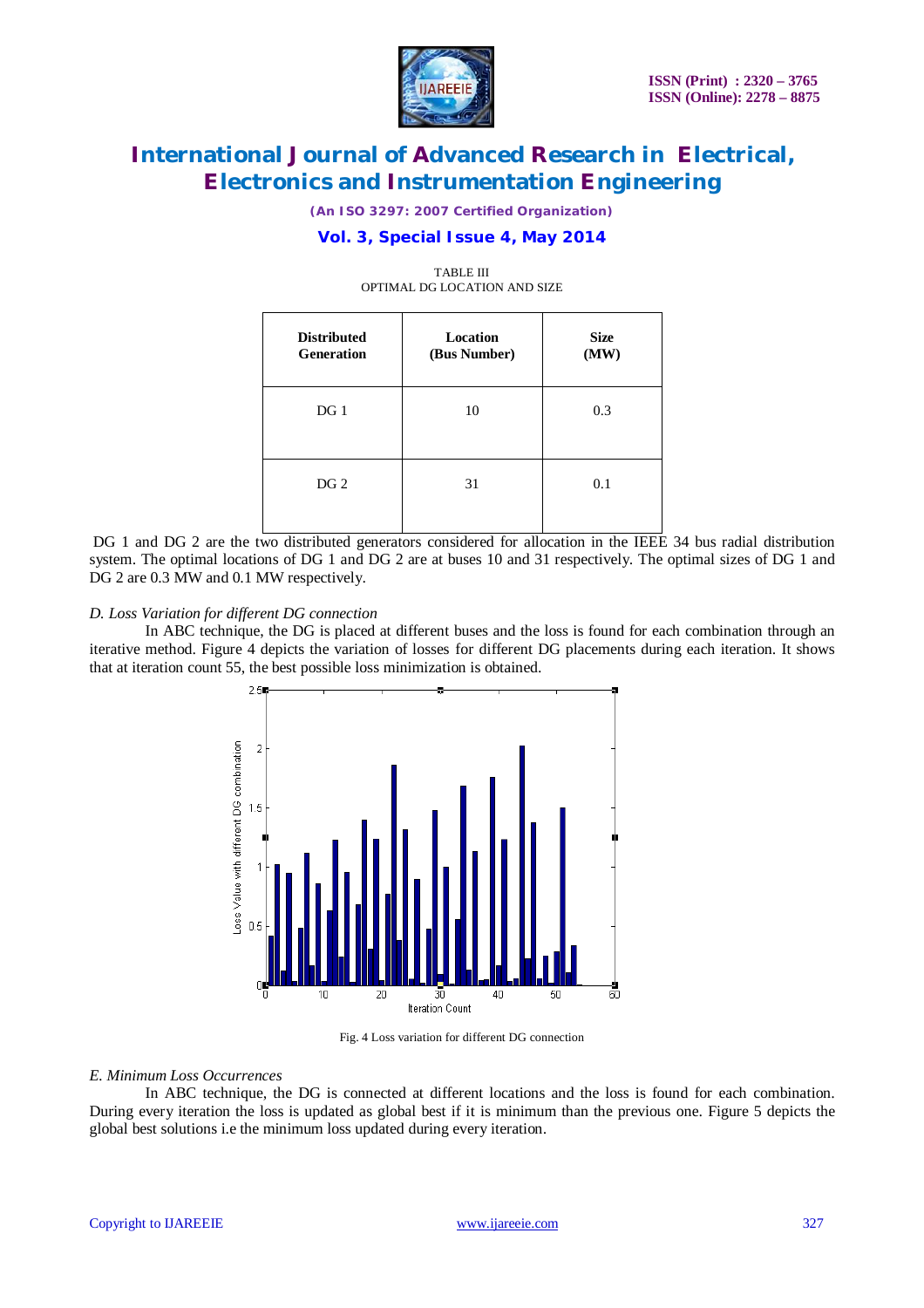

*(An ISO 3297: 2007 Certified Organization)*

### **Vol. 3, Special Issue 4, May 2014**



Fig. 5 Minimum loss occurrences



In this paper, the real power loss of IEEE 34 bus radial distribution system has been reduced by optimal allocation of Distributed Generation (DG) using Artificial Bee Colony Optimization technique. Initially, the Newton Raphson load flow of the test system was performed before allocation of DG and the loss was found to be 0.09770 MW. Then a distributed generation (DG) was optimally allocated and sized using Artificial Bee Colony such that the loss is minimized after DG penetration and the loss was found to be 0.0022 MW. Thus a total real power loss reduction of 0.0954 MW was obtained as shown in Table IV.

| <b>TABLE IV</b>              |  |  |
|------------------------------|--|--|
| <b>COMPARISON OF RESULTS</b> |  |  |

| <b>Instant</b>         | P loss (MW) | Q loss (Mvar) |
|------------------------|-------------|---------------|
| Before DG<br>Placement | 0.09770     | 0.04308       |
| After DG Placement     | 0.0022122   | 0.0009109     |
| Net Loss Reduction     | 0.0954878   | 0.0421691     |